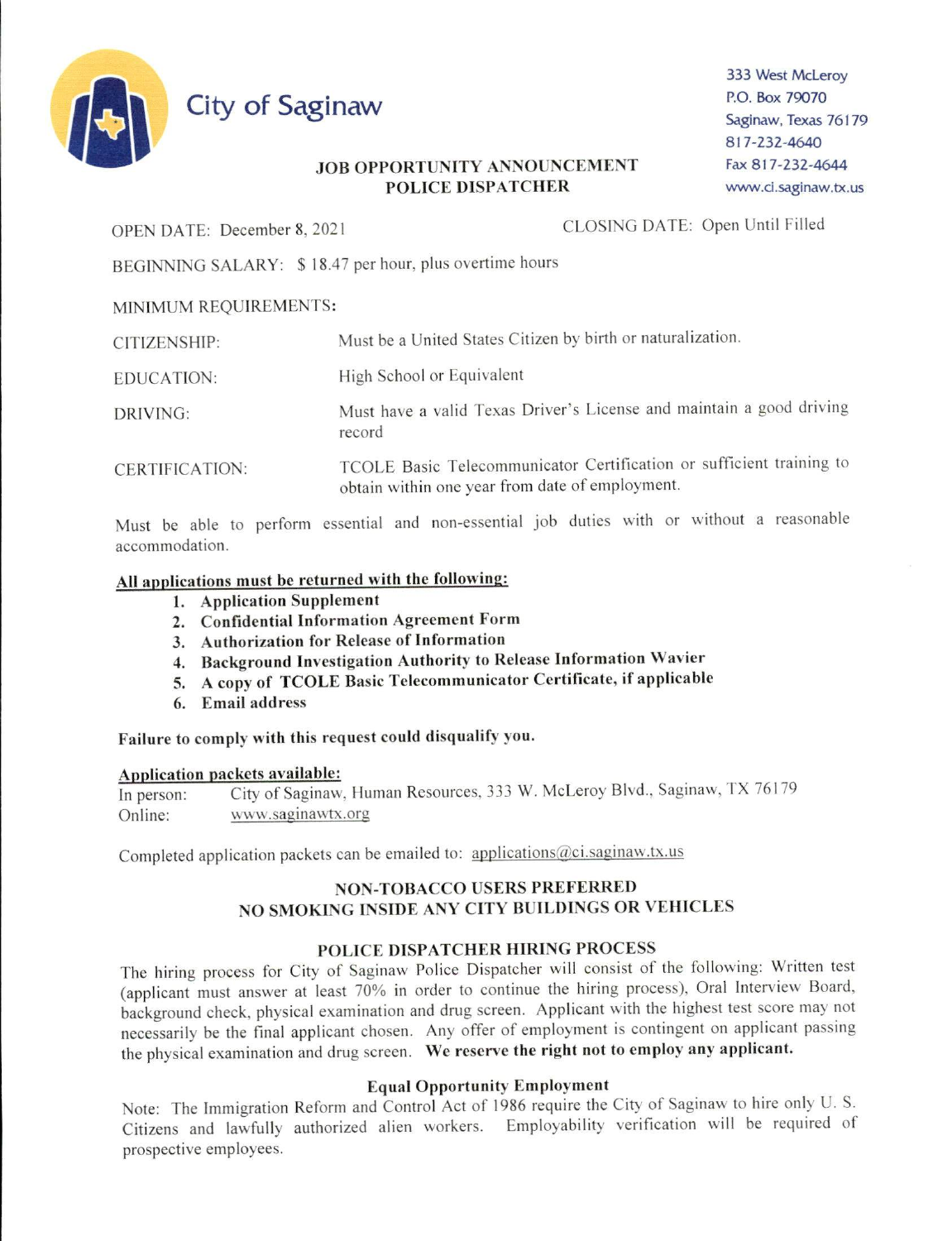### **EMPLOYEE BENEFITS**

| <b>SALARY:</b>         | Salary ranges are designed to be competitive with municipalities and industries                                                                                                  |
|------------------------|----------------------------------------------------------------------------------------------------------------------------------------------------------------------------------|
| <b>RETIREMENT:</b>     | Texas Municipal Retirement System (7% of Employee's total salary and City<br>doubles at 14%)                                                                                     |
| LONGEVITY:             | \$6.00 per month of service after the first year. Paid in lump sum check on the<br>first Friday in December of each year.                                                        |
| <b>SERVICE AWARDS:</b> | Service pin awarded 5 years of service, a diamond added for each additional 5<br>years                                                                                           |
| <b>VACATION:</b>       | 48 hours after 6 months, 48 hours at 1 year<br>1-5 years<br>2 weeks<br>5-15 years<br>3 weeks<br>$15 - 25$<br>4 weeks<br>25 plus years 5 weeks                                    |
| <b>SICK LEAVE</b>      | 40 hours after 6 months, then hours accrue monthly up to 320 hour maximum.                                                                                                       |
| <b>HOLIDAYS:</b>       | New Year's Day, Good Friday, Memorial Day, July 4th, Labor Day,<br>Thanksgiving and following Friday, Christmas Eve and Christmas Day, and<br>2 Floating Holiday                 |
| <b>INSURANCE:</b>      | Medical and Dental (Employee portion paid by City, dependent coverage<br>optional and City will pay maximum of \$365.00 per month)                                               |
|                        | Life 50,000/50,000 (Paid by City)                                                                                                                                                |
| OTHER:                 | Mandatory payroll direct deposit to checking or savings account<br><b>AFLAC</b> (Optional)<br>Deferred Compensation Plan (Optional<br>Disability Plan after 1 year of employment |